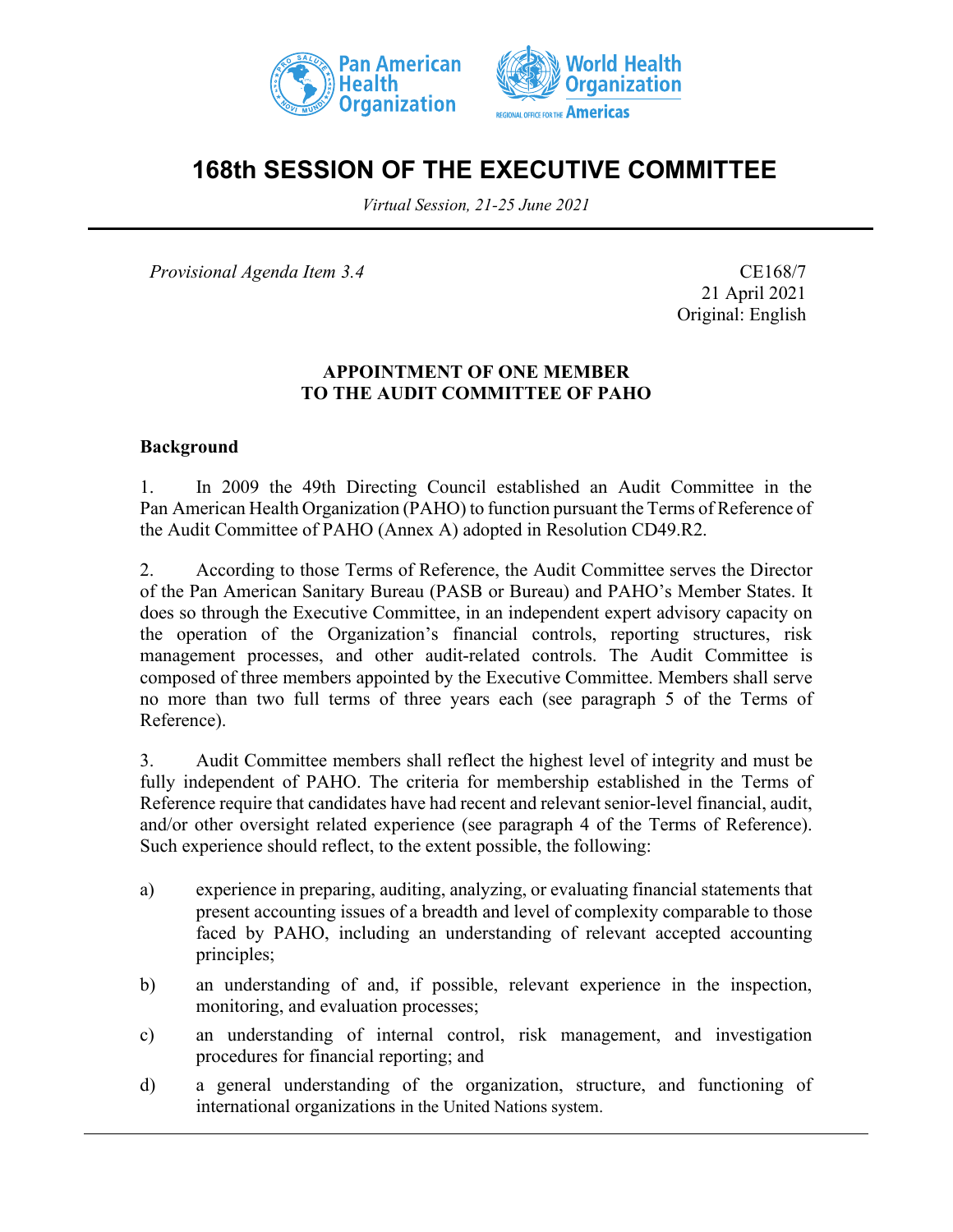4. According to the Terms of Reference, the process for identifying candidates for Audit Committee membership requires that the Director of PASB recommend a list of qualified candidates to be submitted to the Subcommittee on Program, Budget, and Administration (SPBA or Subcommittee) for consideration prior to the session of the Executive Committee where the election is to take place (see paragraph 6 of the Terms of Reference).

5. In view of the upcoming vacancy in the PAHO Audit Committee in June 2021 and in accordance with the Terms of Reference of the Audit Committee, beginning in January 2021, the Director of PASB undertook a recruitment process in order to update the roster of highly qualified candidates from which to choose and recommend candidates to fill the Audit Committee vacancies as they arise. Following this process, the Director recommended a short list of candidates to the 15th Session of the SPBA for consideration prior to the 168th Session of the Executive Committee where the election is to take place in June 2021

6. During its 15th Session in March 2021, the SPBA appointed a Working Group to evaluate the candidates proposed by the Director. This Working Group, comprised of the delegates from Barbados, Guatemala and the United States of America carefully examined the criteria for membership in the Audit Committee stipulated in the Terms of Reference; selected critical factors for ranking the candidates; established a scoring system; and prepared a decision matrix.

7. After careful consideration of the Working Group's report, the SPBA unanimously recommended Mr. Martín Guozden as the top candidate for consideration by the Executive Committee to fill the upcoming vacancy in PAHO's Audit Committee.

## **Action by the Executive Committee**

8. The Executive Committee is invited to take note of this report, review the candidate recommended by the SPBA to fill the upcoming vacancy in the PAHO Audit Committee, and consider adopting the proposed resolution in Annex B.

Annexes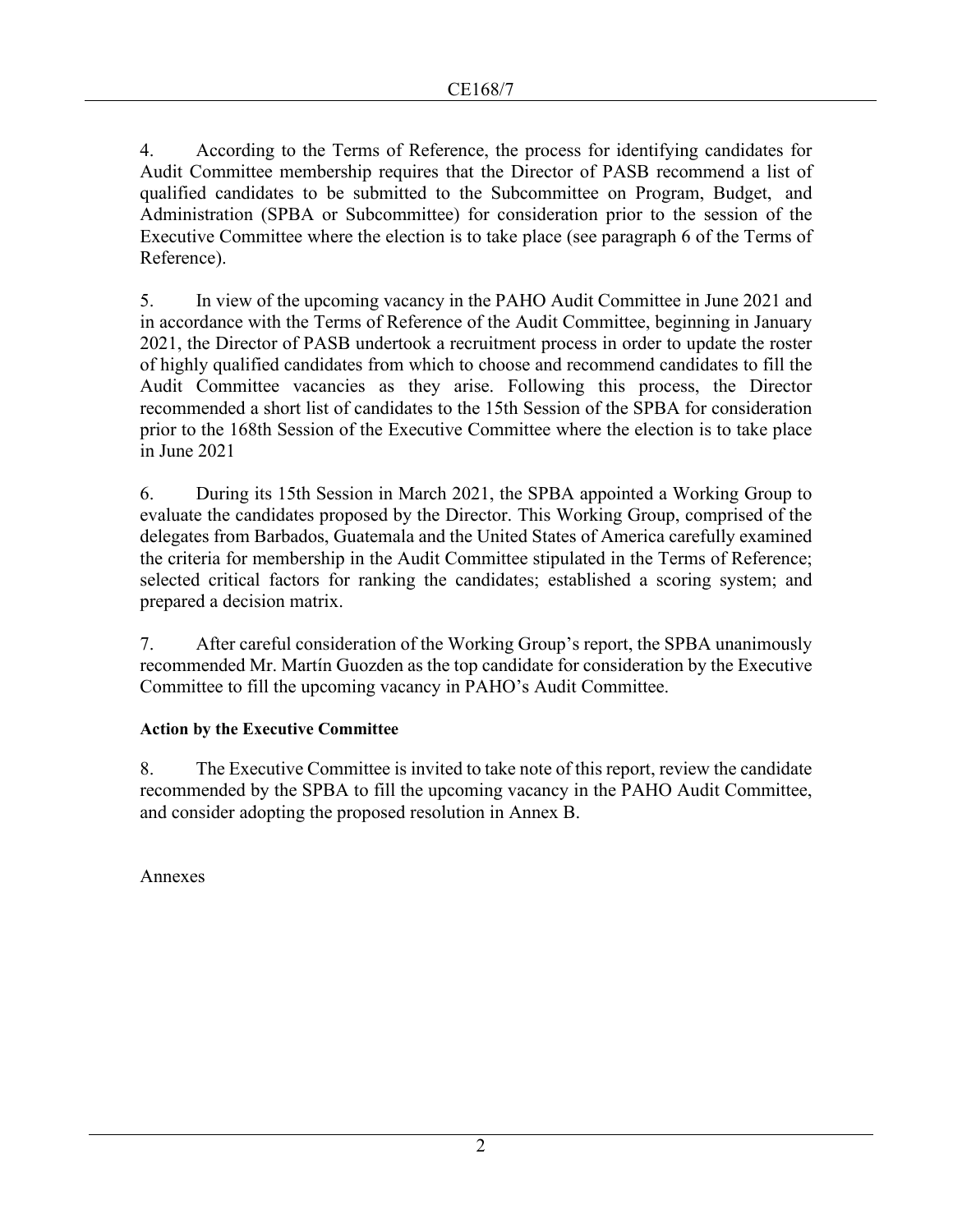### **Annex A**

#### **Terms of Reference of the Audit Committee of PAHO[1](#page-2-0)**

#### **Guiding Principle**

1. An Audit Committee shall be established by the Directing Council of the Pan American Health Organization (PAHO) to exercise an independent consultative function, providing the Director of the Pan American Sanitary Bureau ("the Director") and the PAHO Member States, through the Executive Committee, with advice on the operation of the Organization's financial controls and reporting structures, risk management processes, and other audit-related controls. The Committee shall perform this function through independent reviews of the work carried out by PAHO's system of internal and external controls, including PAHO's Office of Internal Oversight and Evaluation Services, the External Auditor, and the administration and management of the Organization. The work of the Audit Committee shall be conducted in accordance with internationally accepted standards and best practices and in compliance with PAHO's policies, regulations, and rules. The Audit Committee does not substitute the function of the Executive Committee of PAHO or of its Subcommittee on Program, Budget, and Administration (SPBA).

#### **Role of the Committee**

- 2. The PAHO Audit Committee shall:
- a) review and monitor the adequacy, efficiency, and effectiveness of the Organization's risk assessment and management processes, the system of internal and external controls (including PAHO's internal oversight and External Auditor function), and the timely and effective implementation by management of audit recommendations;
- b) advise on issues related to the system of internal and external controls, their strategies, work plans, and performance;
- c) report on any matter of PAHO policy and procedure requiring corrective action and on improvements recommended in the area of controls, including evaluation, audit, and risk management;
- d) comment on the work plans and the proposed budget of the internal and external audit functions;
- e) advise on the operational implications of the issues and trends apparent in the financial statements of the Organization and significant financial reporting policy issues;
- f) advise on the appropriateness and effectiveness of accounting policies and disclosure practices and assess changes and risks in those policies; and

<span id="page-2-0"></span><sup>&</sup>lt;sup>1</sup> Annex to Resolution CD49.R2 (2009) approved by the 49th Directing Council.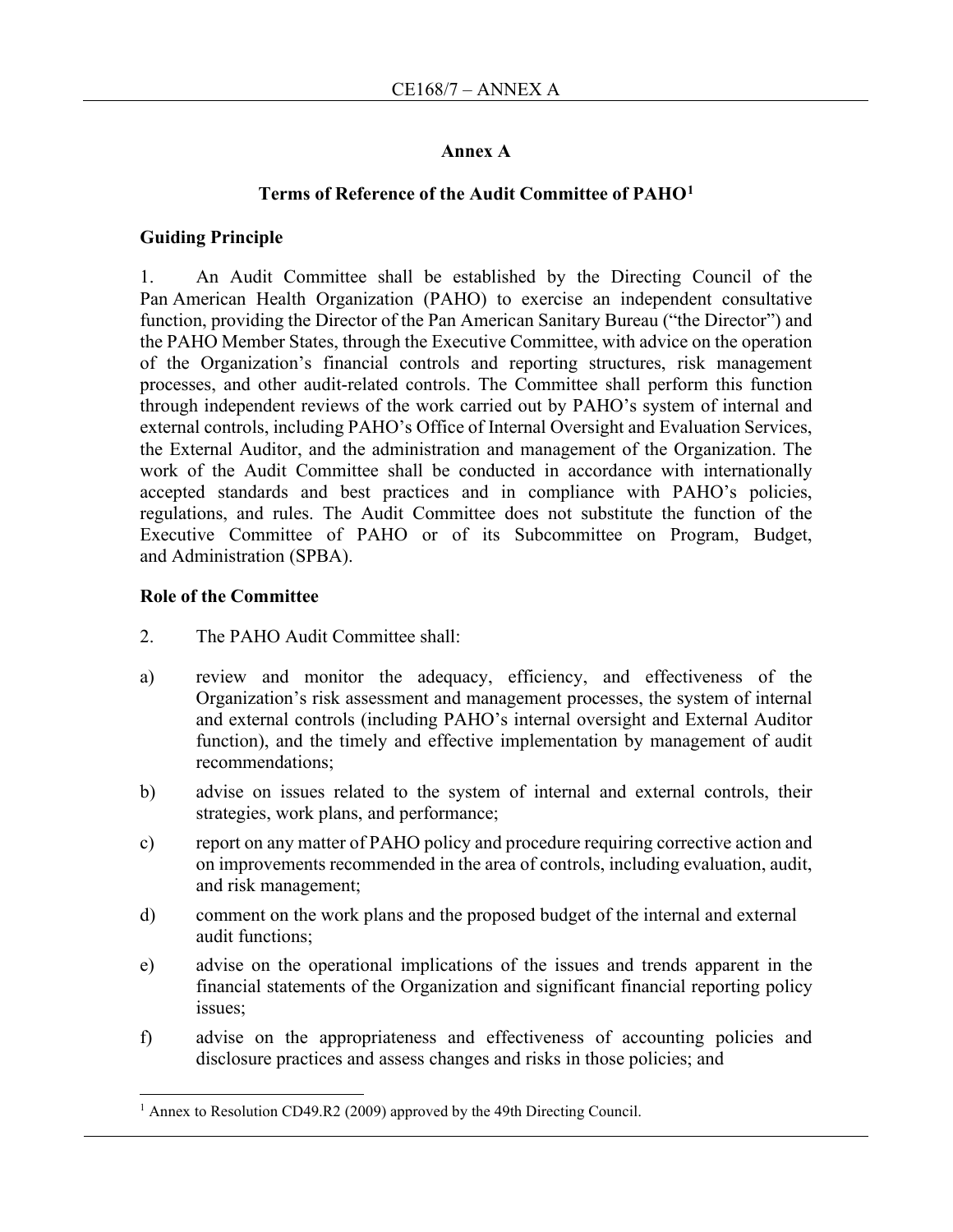g) advise the Director in the selection process of the Auditor General of PAHO, and advise the Executive Committee in the selection of the External Auditor.

## **Membership of the Committee**

3. The Audit Committee shall be composed of three members who shall reflect the highest level of integrity and be fully independent from PAHO. The Audit Committee shall be appointed by the Executive Committee of PAHO. Members shall serve in their personal capacity. Each Member shall serve as Chairperson of the Committee for one year on a rotational basis.

# **Criteria for Membership**

4. All members of the Committee must have recent and relevant senior-level financial, audit, and/or other oversight related experience. Such experience should reflect, to the extent possible:

- a) experience in preparing, auditing, analyzing, or evaluating financial statements that present a breadth and level of complexity of accounting issues that are generally comparable to the breadth and complexity of issues faced by PAHO, including an understanding of relevant accepted accounting principles;
- b) an understanding of and, if possible, relevant experience in the inspection, monitoring, and evaluation processes;
- c) an understanding of internal control, risk management, investigation, and procedures for financial reporting; and
- d) a general understanding of the organization, structure, and functioning of international organizations in the UN system.

# **Terms of Appointment**

5. The Members of the Audit Committee shall be appointed to serve no more than two full terms of three years each. The election cycle shall be fixed upon establishment of the Committee. Members may be reelected for a second and final term of three years, with the exception of the initial three Members of the Committee, who shall be appointed by drawing of lots to serve an initial term of two, three, or four years. Former members of the Audit Committee may be reappointed to the Committee subject to not serving more than two full terms.

# **Call for Proposals**

6. The Director shall recommend a list of qualified candidates. The list will be notified to the SPBA prior to the Executive Committee Session and must include an extended CV of each of the candidates.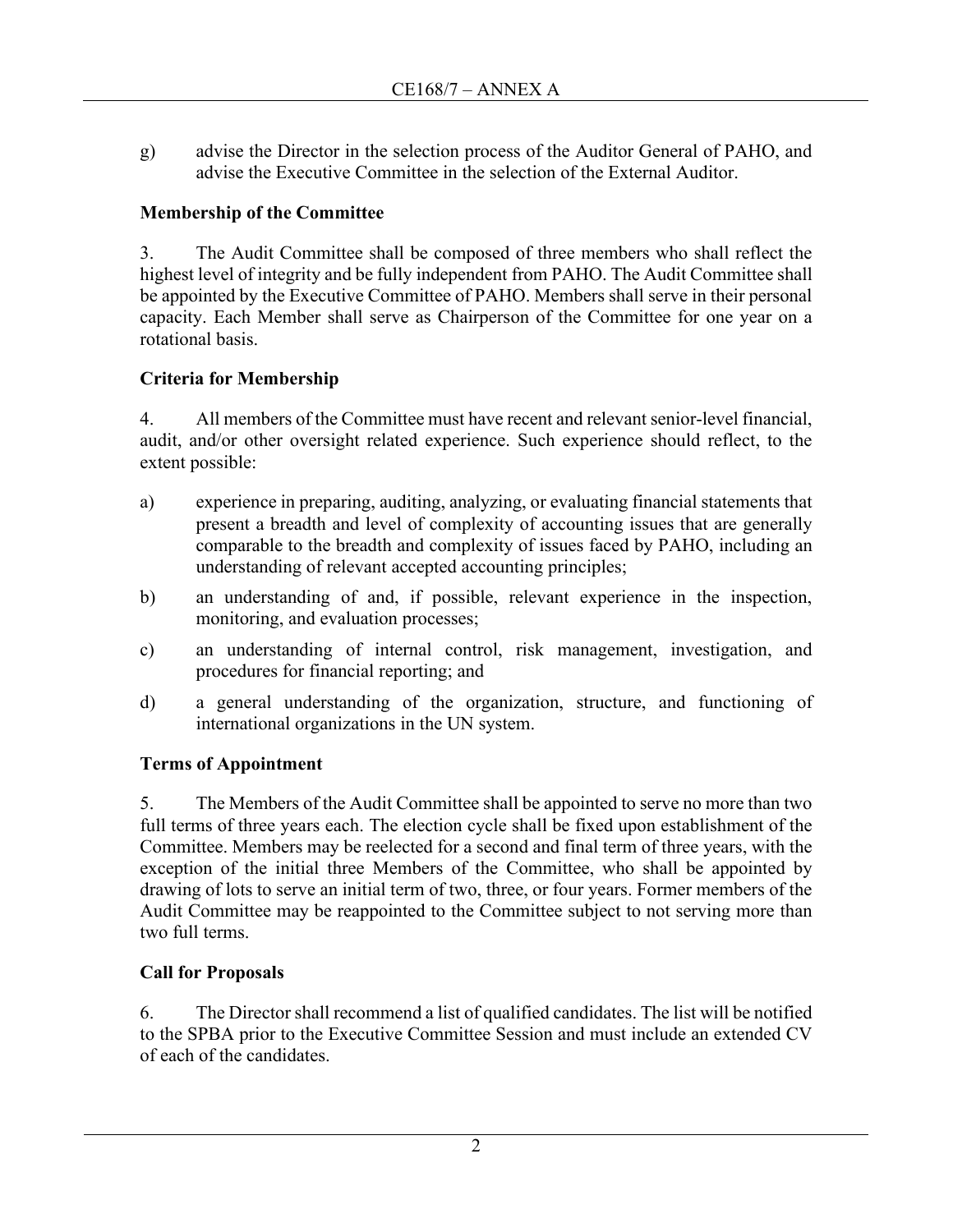7. The list of candidates will be subject to assessment, which may include requests for additional information and subsequent modification. The highest ranked candidates, according to the Criteria for Membership, will be proposed by the SPBA to the Executive Committee for decision.

# **Responsibility of Members**

8. In performing their functions, Members of the Audit Committee shall neither seek nor receive instructions from any national government authority. They shall act in an advisory, non-executive, capacity and be fully independent from any government or PAHO body, structure, or entity. Members shall be guided solely by their expertise and professional judgment, taking into account the collective decisions of PAHO's Governing Bodies.

9. Members of the Audit Committee shall be required to sign a confidentiality statement at the beginning of their tenure, as well as a PAHO Declaration of Interest Form. Where an actual or potential conflict of interest arises, the Member shall declare such interest to the Committee and will be excused from the Committee's discussion on the corresponding issue.

## **Meetings and Rules of Procedure**

10. The PAHO Audit Committee shall normally meet in a regular session twice a year. Additional meetings may be scheduled on an *ad hoc* basis as necessary. The Chairperson of the Committee shall determine the timing of meetings and the need for any additional meetings in the course of the year. He/she shall also set the agenda of the meetings, taking into account relevant requests from the Director and/or the Executive Committee of PAHO. The meetings shall be convened by the Secretariat of the Committee on behalf of the Chairperson. Members of the Audit Committee shall normally be given at least four weeks' notice of meetings.

11. The Director, the External Auditor, the Auditor General of PAHO, the Director of Administration of PAHO, and the Financial Resources Manager of PAHO shall attend meetings of the Audit Committee at the invitation of the Chairperson of the Committee.

12. The Audit Committee may decide to meet in closed session from time to time as determined by the Committee.

13. The Audit Committee shall endeavor to work on the basis of consensus.

14. Members serve in their personal capacity and cannot be represented by an alternate attendee.

15. The administrative and secretariat support function of the Audit Committee, including the preparation and maintenance of minutes of the meetings, shall be carried out by independent staff hired on an as needed basis for that purpose, and will report directly to the Chairperson on matters relating to the work of the Audit Committee.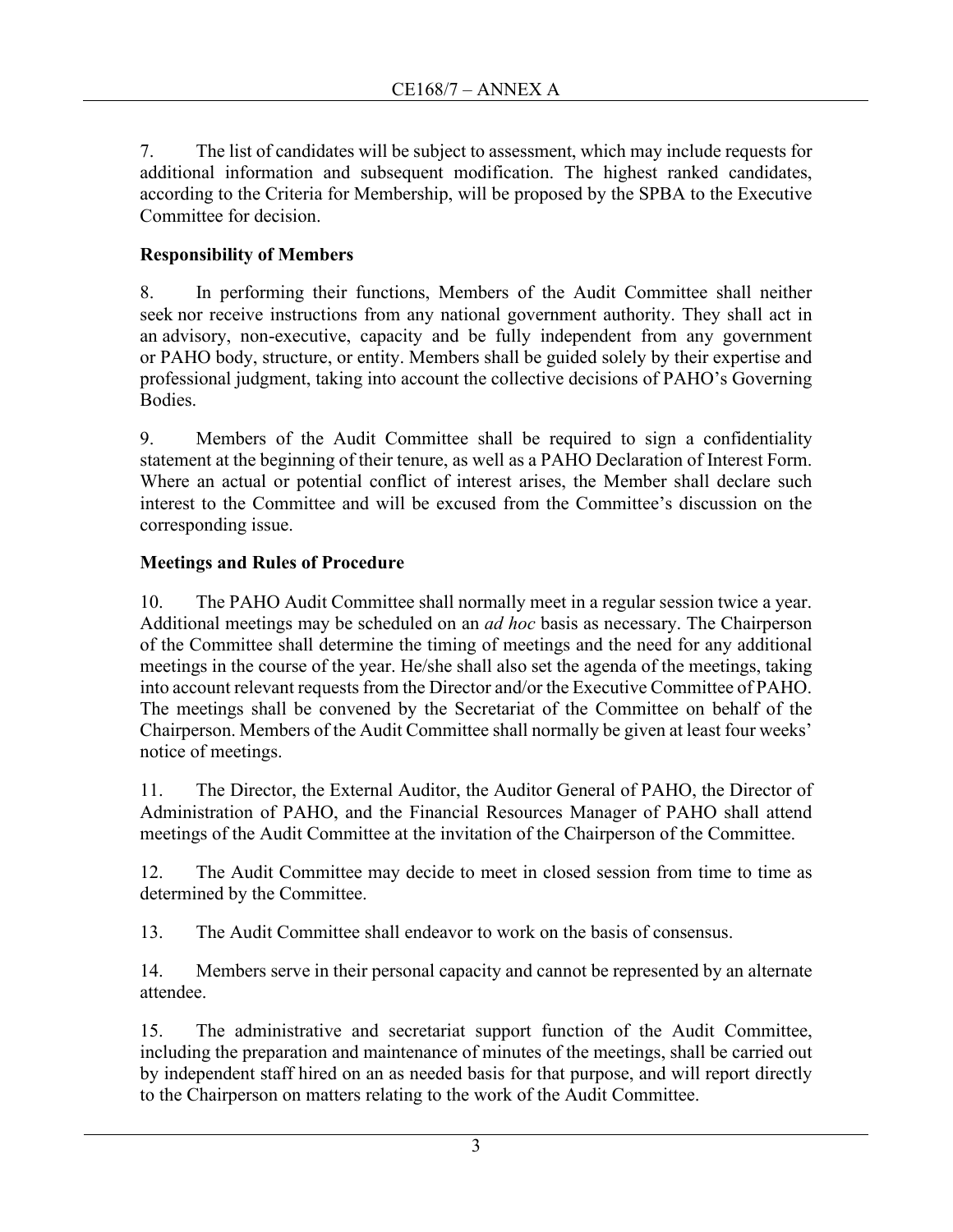# **Disclosure**

16. The Audit Committee secretariat, observers, and any third party invited by the Committee to attend its sessions shall not make any document or information public without the Committee's prior authorization.

17. Any Audit Committee Member reporting on the Committee's work shall ensure that confidential materials are secured and shall keep other Members adequately informed.

# **Access**

18. The Audit Committee shall have access to all records and documents of the Organization, including, but not limited to, audit reports and work documents of the Office of Internal Oversight and Evaluation Services, and reports issued by the External Auditors.

19. The Audit Committee shall be able to call upon any PAHO staff member or employee, including senior management of the Organization, and request meetings with any parties, as it deems necessary to obtain information relevant to its work.

20. PAHO's External Auditors and Auditor General shall also have unrestricted and confidential access to the Chairperson of the Committee.

21. The Audit Committee may obtain legal or other independent professional advice if it is considered necessary.

# **Reporting**

22. The Chairperson of the Audit Committee shall interact regularly with and report to the Director on the results of the Committee's deliberations, as well as any issues relevant to its business.

23. The Audit Committee shall prepare an annual report of its work for the Executive Committee of PAHO. The Audit Committee may also prepare *ad hoc* reports as requested by the Executive Committee. The Director shall be given the opportunity to comment on all reports prior to their submission to the Executive Committee.

# **Resources**

24. The Audit Committee shall be provided with such resources as are necessary to undertake its duties. Funds shall be included in the biennial budget of the Organization to provide for administrative support, travel, and accommodation costs in relation to Committee Members' duties. Such travel shall be conducted in accordance with PAHO regulations and rules. The Members shall serve without remuneration from PAHO.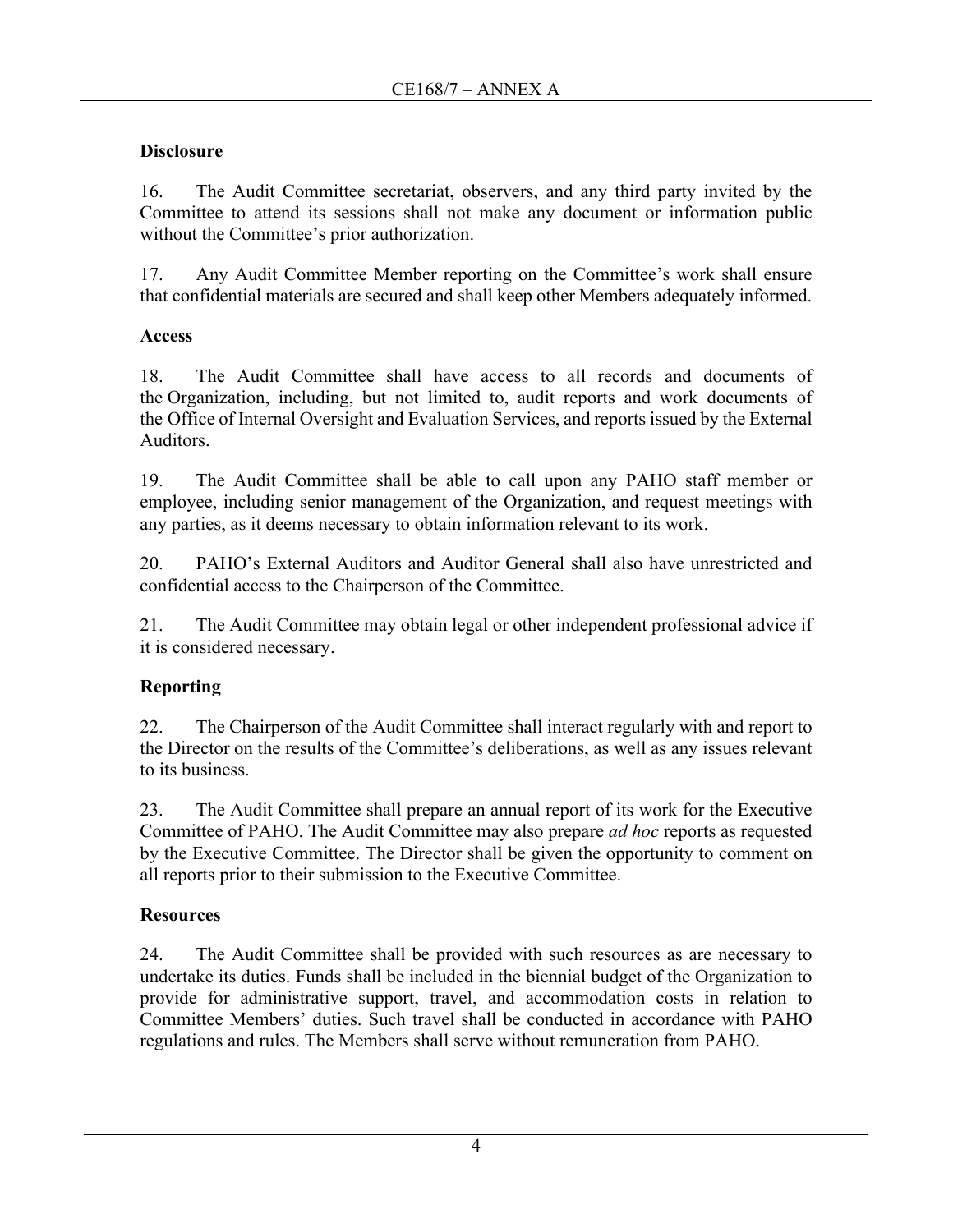### **Review of the Terms of Reference**

25. The Executive Committee will periodically review the output of the Audit Committee, assess its effectiveness and make appropriate recommendations, in consultation with the Director, regarding its membership and Terms of Reference. The Terms of Reference of the Audit Committee may be modified by the Directing Council as necessary.